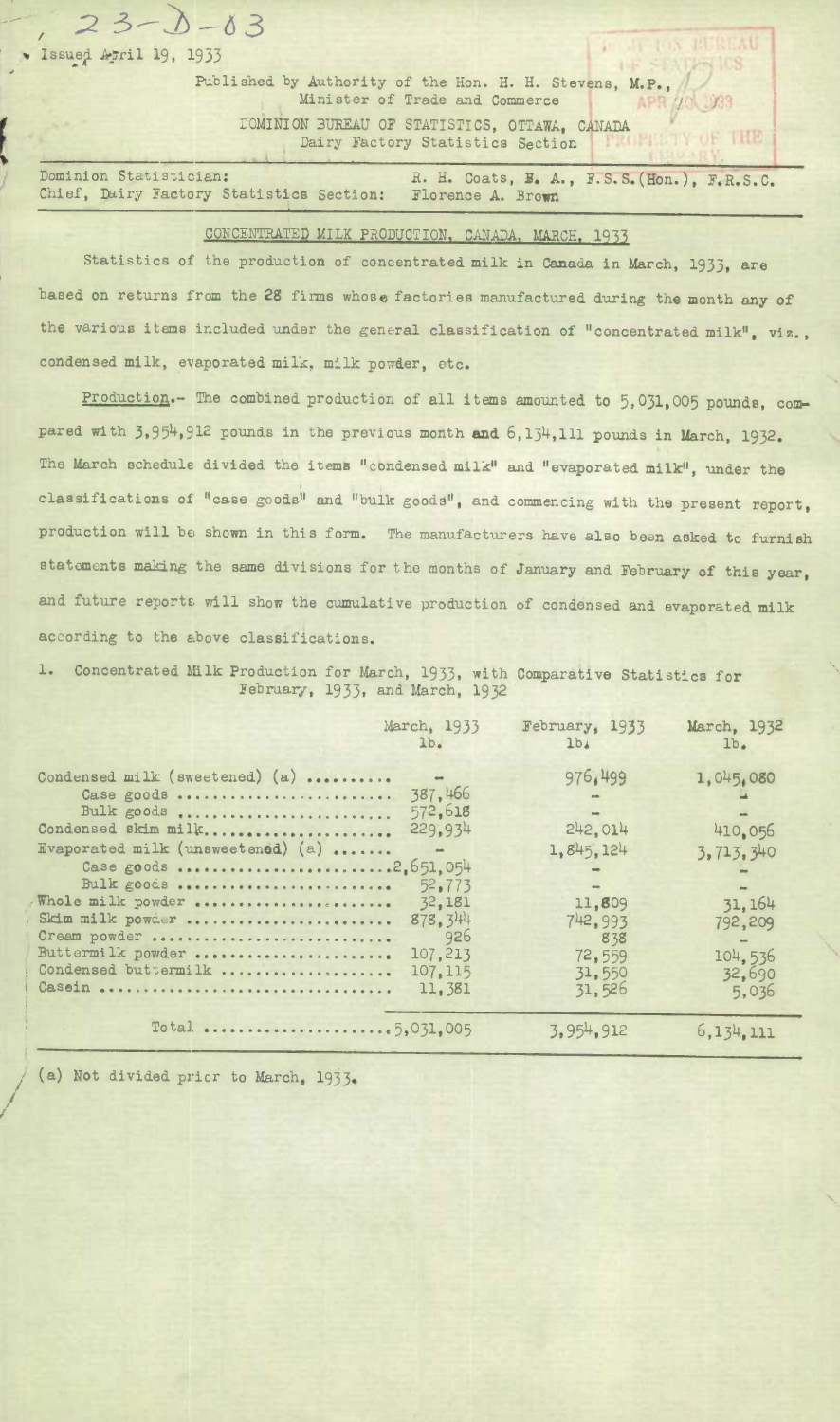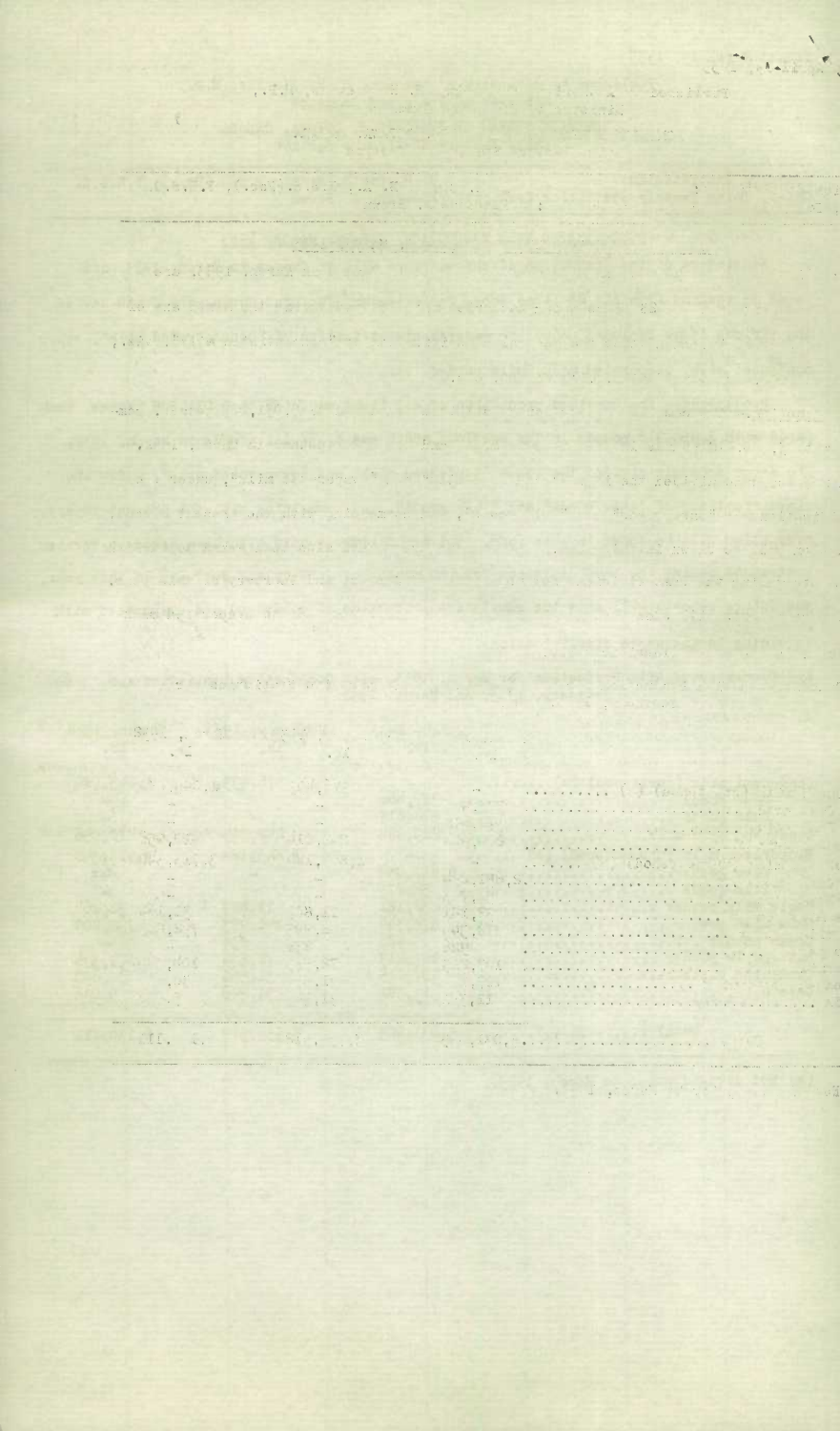4

I.

Ĺ

/

I

2. Cumulative Production of Concentrated Milk for the three months ended March 31, 1933, with Comparative Statistics for the three months ended March 31, 1932.

|                                                                                                                                                                                 | 1933<br>Lb.                                                                                                          | 1932<br>Lb.                                                                                        |
|---------------------------------------------------------------------------------------------------------------------------------------------------------------------------------|----------------------------------------------------------------------------------------------------------------------|----------------------------------------------------------------------------------------------------|
| Condensed Milk<br>Condensed Skim Milk<br>Evaporated Milk<br>Whole Milk Powder<br>Skim Milk Powder<br>Cream Powder<br>Buttermilk Powder<br>Condensed Buttermilk<br>Sugar of Milk | 2,788,091<br>733.629<br>6,574,416<br>61, 153<br>2,411,970<br>2,662<br>293.242<br>167.134<br>$\overline{a}$<br>80,582 | 2,633,799<br>977,532<br>7,766,511<br>68,792<br>2, 144, 872<br>310,807<br>52,556<br>1,014<br>10,643 |
| Total                                                                                                                                                                           | 13, 112, 879                                                                                                         | 13,966,526                                                                                         |

## Production by Months of Condensed Hilk and Evaporated Milk for the period January to March, 1933-

|                    | Condensed Milk<br>Lb. | Evaporated Milk<br>Lb. |
|--------------------|-----------------------|------------------------|
| January            | 851,508               | 2,025,465              |
| February           | 976.499               | 1,845,124              |
| March (Case goods) | 387,466               | 2,651,054              |
| (bulk goods)       | 572,618               | 52,773                 |

14. Concentrated Milk Products in Cold. Storage Warehouses April 1, 1933 with Comparative Statistics for March 1, 1933 and April 1, 1932.

|                                                                                                                             | April 1, 1933                                                                 | March 1, 1933                                                                | April 1, 1932                                                     |
|-----------------------------------------------------------------------------------------------------------------------------|-------------------------------------------------------------------------------|------------------------------------------------------------------------------|-------------------------------------------------------------------|
|                                                                                                                             | Lb.                                                                           | Lb.                                                                          | Lb.                                                               |
| Condensed Milk<br>Condensed Skim Milk<br>Evaporated Milk<br>Whole Milk Powder<br>Skim Milk Powder<br>Cream Powder<br>Casein | 506,123<br>154,008<br>3, 142, 168<br>418.124<br>1,742,761<br>8,983<br>173,520 | 775,140<br>168.491<br>5,405,575<br>571.945<br>1,896,902<br>12,138<br>190.676 | 894,799<br>4,691,041<br>747,308<br>2,148,467<br>23,235<br>416.279 |